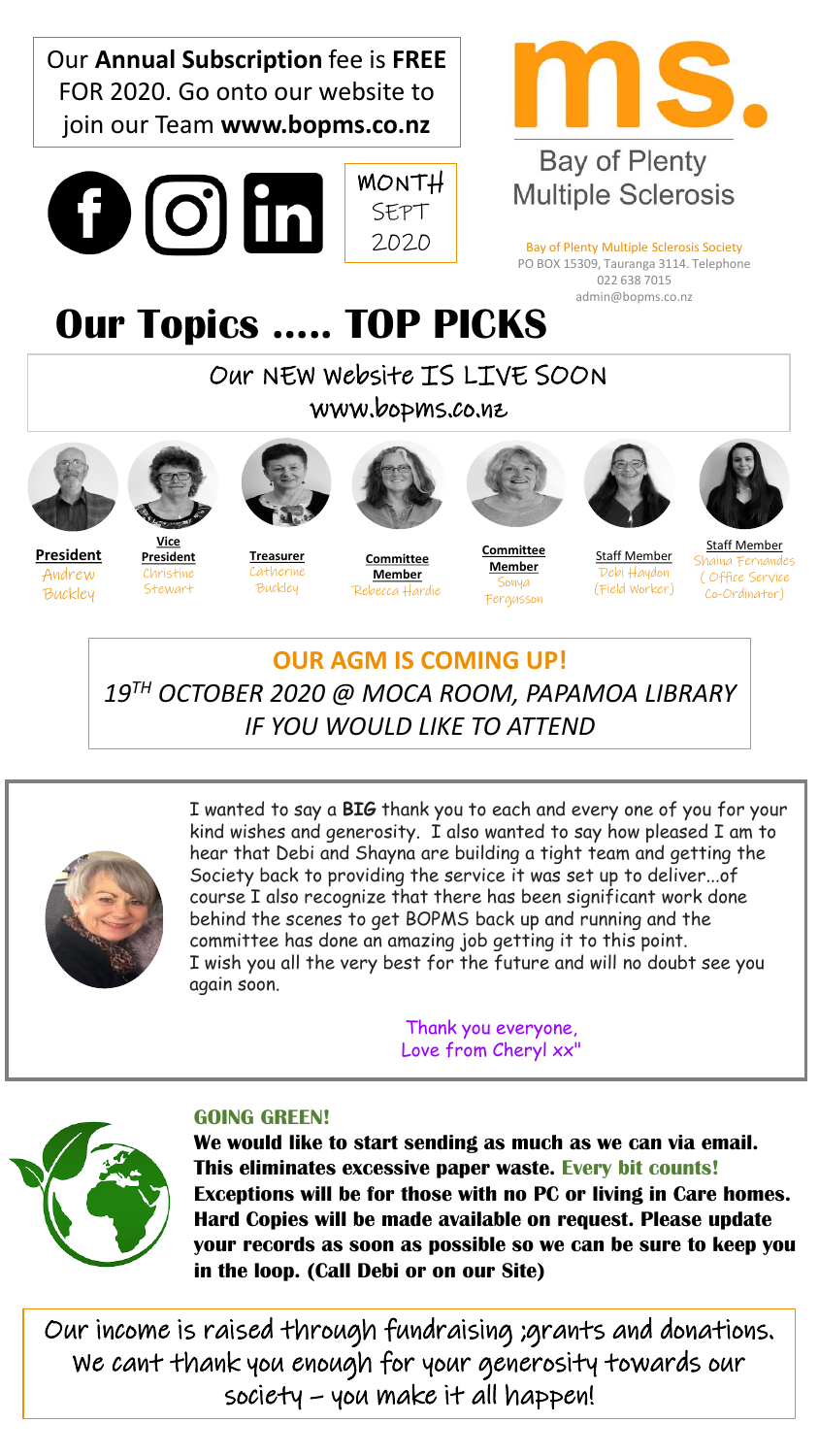#### AWARENESS WEEK- FEEDBACK

Thank you to everyone who supported us for Awareness week. We appreciate all those who hosted a Wax Melt Box for us. Places have offered to extend the period to host the boxes. We will update everyone on the collections made. For those that would like more Wax Melts - Kindly contact us via email.

**Exercise Classes- Thursday at 2pm @ Nextstep NZ (Free until 29th October 2020) – Thereafter \$10 per class Hosted by Aaron who is an exercise Physiologist Community Physio- Starting on 6th November Friday (fortnightly) 11am @Knox Community Church Whakatane 83a Domain Road (specifically for those with MS) -\$10 per class Hosted by Pip Adam who is DHB community physiotherapist**



# **NATIONAL MULTIPLE SCLEROSIS AWARENESS WEEK**

**ONE OF** THE MAN **FACES OF MS** 



- Multiple Sclerosis, Huntington's Disease and other neurological conditions have a profound impact on people with these conditions and on their families. - Our BOP Multiple Sclerosis Society supports our

members and their families on their life-long journey. • Opportunity to support our members by donating to

our society - your contribution will be<br>spent wisely to support front line services.



**PLEASE DONATE NOW VIA THE QR CODE** FUNDRAISE.MSNZ.ORG.NZ/FACEOFMS

**Bay of Plenty Multiple Sclerosis** 

**Visit our website for further details** bopms.co.nz admin@bopms.co.nz · 022 638 7015

We are applying for funding for those who would like to attend exercise classes. Please contact us and let us know when and which activity would suit you

#### COFFEE GROUPS IN BOP

Te Puke Last Tuesday of the month 10.30am. The Daily Cafe, Commerce St. Te Puke

Mt Maunganui 1st Wednesday of the month 10.30am. Muffin Break at Bayfair, Mount Maunganui

Whakatane 2nd Tuesday of the month 12 midday. RSA 21 Richardson St. Whakatane

We plan to set up other groups very soon. Please contact Debi if you're interested in being a part of a social group in your area.

### **YOUR STORY COULD BE HERE We want YOU!!**

**Share your story with us! We would love to share it on our social media and website. You never know who will read it and learn something new or even just to know they are not alone. Email them to admin@bopms.co,nz**



**CONTACT DEBI (FIELD WORKER) FOR TOTAL MOBILITY DISCOUNT CARD**

Disclaimer : Our thoughts & expressions may not be as per those of our members or their families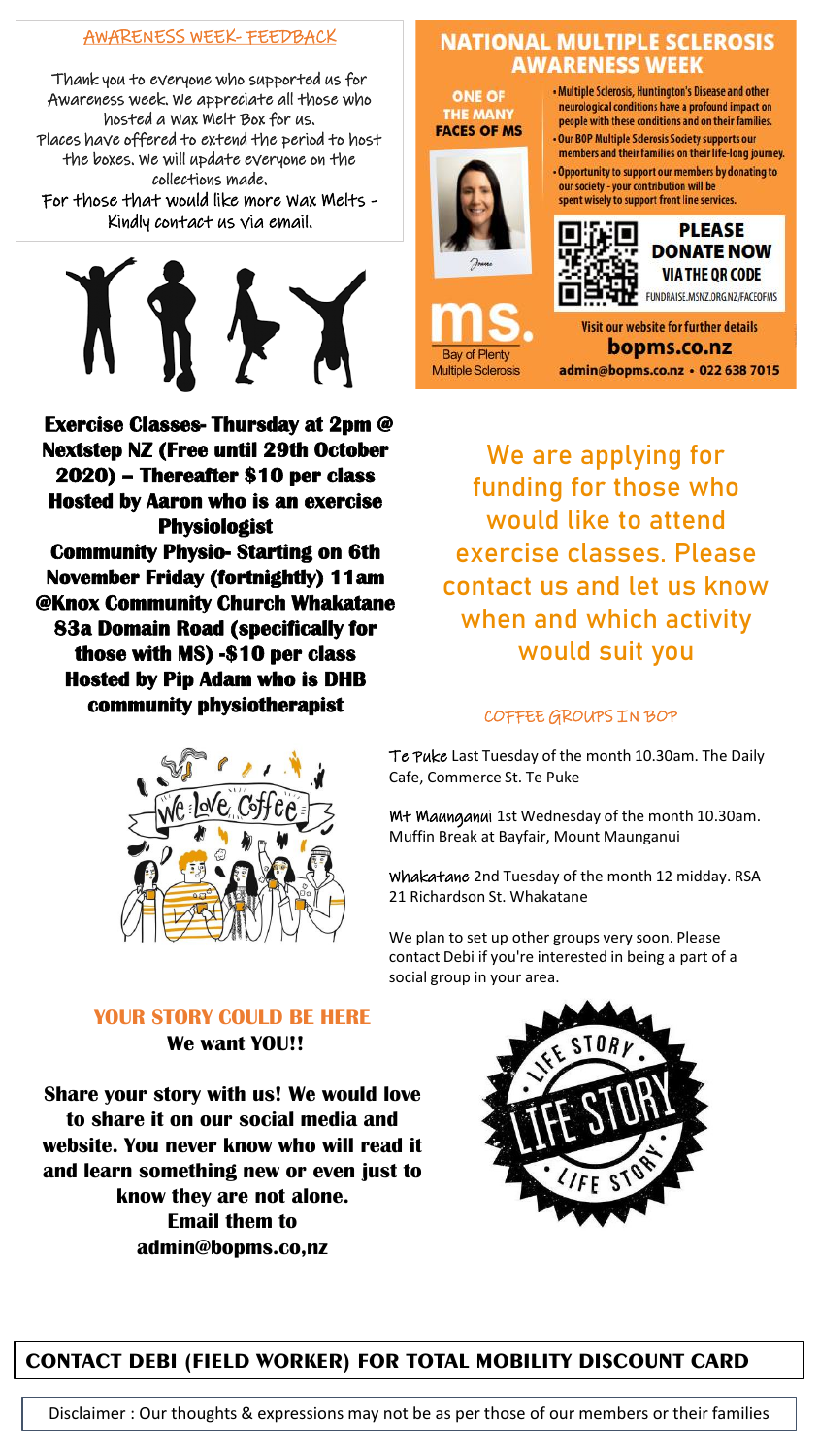# Public Response Figures

| <b>Sunlive Newspaper</b>      | 69000 Readership                                                              |
|-------------------------------|-------------------------------------------------------------------------------|
| <b>Sunlive Digital</b>        | 14 Clicks from 59 907 impressions                                             |
| The Beacon                    | 6000 Subscribers plus<br>18000 hard copies published and<br>sold in shops etc |
| Opotiki News                  | 2000 Subscribers plus<br>5000 hard copies published and sold<br>in shops etc  |
| <b>MSNZ QR Code Donations</b> | 6 Donations                                                                   |
| <b>BOP Facebook Page</b>      | 3085 Page reach, 58 Page views                                                |



# WE HAVE HAD SUCH GREAT FEEDBACK ON OUR Wax Melt Campaign.

# If anyone would like to purchase more-PLEASE CONTACT OUR OFFICE OR SEND US AN EMAIL with your order.

# THEY ARE GREAT FOR YOU HOME AND CAR! Great little gift for friends and family.

**OUR OFFICE IS NOT ATTENDED AT ALL TIMES. IF YOUR CALL IS NOT ANSWERED , PLEASE LEAVE A BRIEF MESSAGE WITH YOUR DETAILS & WE WILL GET BACK TO YOU AS SOON AS POSSIBLE**